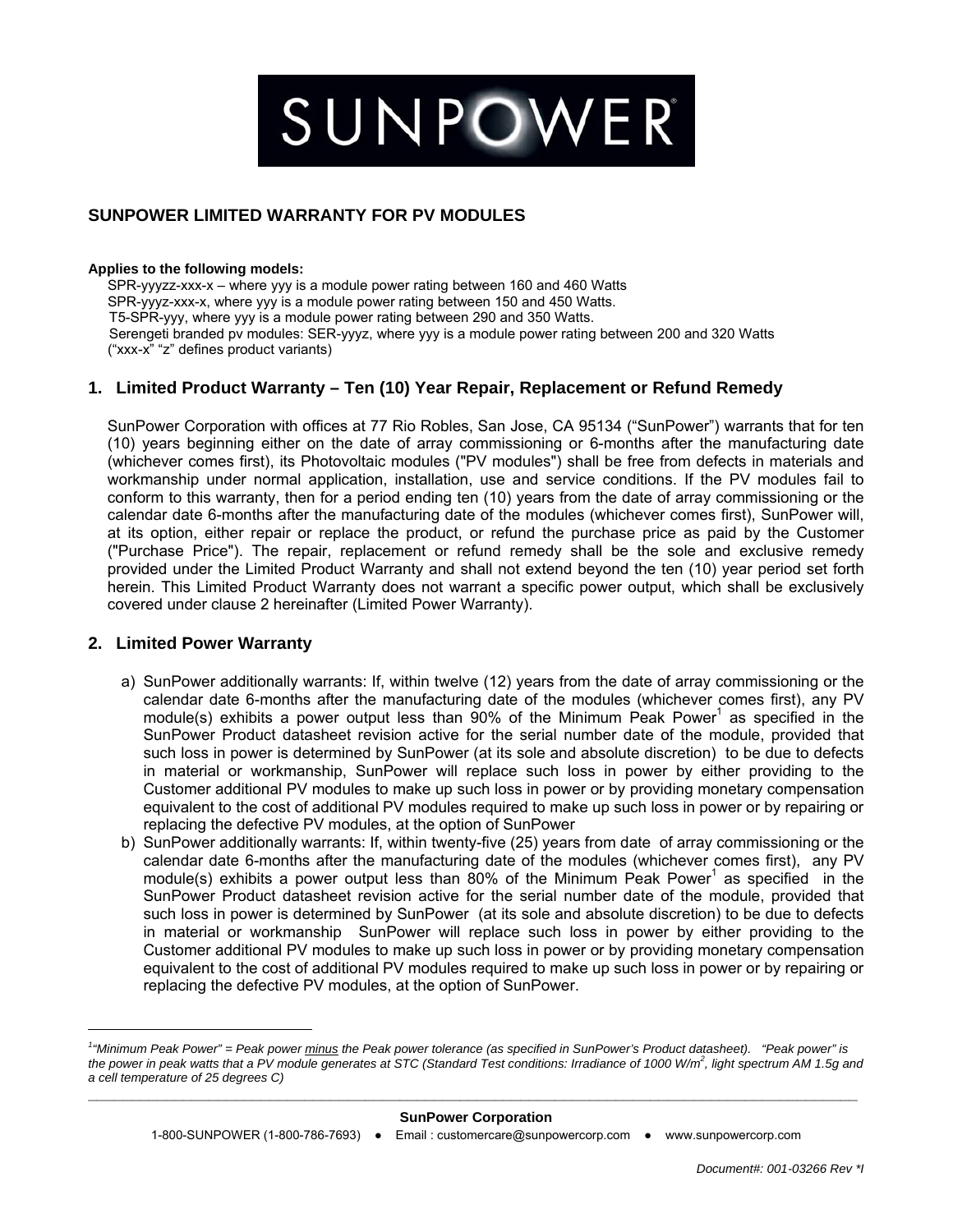## **3. Exclusions and limitations**

- a) Warranty claims must in any event be filed within the applicable Warranty period.
- b) Warranty claims may only be made by, or on the behalf of, the original end customer or a person to whom title has been transferred for the PV Modules.
- c) The Limited Warranties do not apply to any of the following:
	- 1. PV modules which in SunPower's absolute judgment have been subjected to: misuse, abuse, neglect or accident; alteration, improper installation, application or removal (including but not limited to installation, application or removal by any party other than a SunPower authorized dealer; non-observance of the applicable SunPower installation, users and/or maintenance instructions; repair or modifications by someone other than an approved service technician of SunPower; power failure surges, lightning, flood, fire, accidental breakage or other events outside SunPower's control.
	- 2. Cosmetic defects stemming from normal wear and tear of PV module materials. Normal wear and tear of PV module materials can include, but is not limited to, fading of frame color, weathering of glass coatings, and areas of brown or gray discoloration around or over individual solar cells
	- 3. PV modules installed in locations, which in SunPower's absolute judgment may be subject to direct contact with bodies of salt water or installed on marine recreational vehicles
- d) The Limited Warranties do not cover any transportation costs for return of the PV modules, or for reshipment of any repaired or replaced PV modules, or cost associated with installation, removal or reinstallation of the PV modules.
- e) When used on a mobile platform of any type, the Limited Power Warranty, applying to any of the PV modules shall be limited to twelve (12) years as per the provisions of clause 2(a) hereof.
- f) Warranty claims will not apply if the type or serial number of the PV modules is altered, removed or made illegible.

#### **4. Limitation of Warranty Scope**

SUBJECT TO THE LIMITIATIONS UNDER APPLICABLE LAW, THE LIMITED WARRANTIES SET FORTH HEREIN ARE EXPRESSLY IN LIEU OF AND EXCLUDE ALL OTHER EXPRESS OR IMPLIED WARRANTIES, INCLUDING BUT NOT LIMITED TO WARRANTIES OF MERCHANTABILITY AND OF FITNESS FOR PARTICULAR PURPOSE, USE, OR APPLICATION, AND ALL OTHER OBLIGATIONS OR LIABILITIES ON THE PART OF SUNPOWER, UNLESS SUCH OTHER WARRANTIES, OBLIGATIONS OR LIABILITIES ARE EXPRESSLY AGREED TO IN WRITING SIGNED AND APPROVED BY SUNPOWER. SUNPOWER SHALL HAVE NO RESPONSIBILITY OR LIABILITY WHATSOEVER FOR DAMAGE OR INJURY TO PERSONS OR PROPERTY OR FOR OTHER LOSS OR INJURY RESULTING FROM ANY CAUSE WHATSOEVER ARISING OUT OF OR RELATED TO THE PRODUCT, INCLUDING, WITHOUT LIMITATION, ANY DEFECTS IN THE MODULE, OR FROM USE OR INSTALLATION. UNDER NO CIRCUMSTANCES SHALL SUNPOWER BE LIABLE FOR INCIDENTAL, CONSEQUENTIAL OR SPECIAL DAMAGES, HOWSOEVER CAUSED. LOSS OF USE, LOSS OF PROFITS, LOSS OF PRODUCTION, LOSS OF REVENUES ARE THEREFORE SPECIFICALLY BUT WITHOUT LIMITATION EXCLUDED.

SUNPOWER'S AGGREGATE LIABILITY, IF ANY, IN DAMAGES OR OTHERWISE, SHALL NOT EXCEED THE PURCHASE PRICE PAID TO SUNPOWER BY THE CUSTOMER, FOR THE UNIT OF PRODUCT OR SERVICE FURNISHED OR TO BE FURNISHED, AS THE CASE MAY BE, WHICH GAVE RISE TO THE WARRANTY CLAIM.

SOME STATES DO NOT ALLOW LIMITATIONS ON IMPLIED WARRANTIES OR THE EXCLUSION OF DAMAGES SO THE ABOVE LIMITATIONS OR EXCLUSIONS MAY NOT APPLY TO YOU.

#### **5. Obtaining Warranty Performance**

If you feel you have a justified claim covered by this Limited Warranty, immediately notify the (a) Installer, who sold the PV-modules, or (b) any authorized SunPower distributor, of the claim in writing, or (c) send such

## **\_\_\_\_\_\_\_\_\_\_\_\_\_\_\_\_\_\_\_\_\_\_\_\_\_\_\_\_\_\_\_\_\_\_\_\_\_\_\_\_\_\_\_\_\_\_\_\_\_\_\_\_\_\_\_\_\_\_\_\_\_\_\_\_\_\_\_\_\_\_\_\_\_\_\_\_\_\_\_\_\_\_\_\_\_\_\_\_\_ SunPower Corporation**